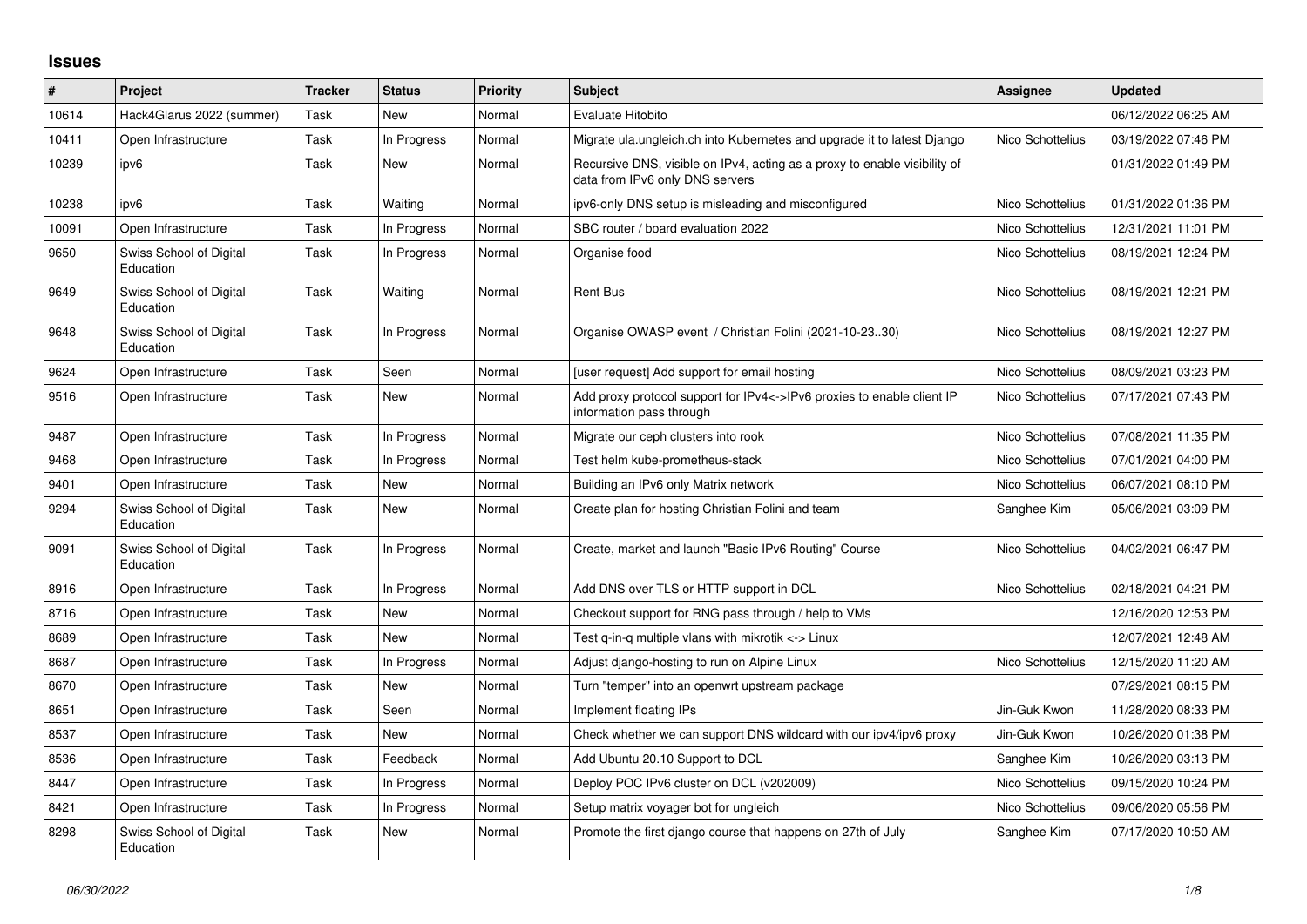| $\vert$ # | Project                              | <b>Tracker</b> | <b>Status</b> | <b>Priority</b> | Subject                                                                           | <b>Assignee</b>    | <b>Updated</b>      |
|-----------|--------------------------------------|----------------|---------------|-----------------|-----------------------------------------------------------------------------------|--------------------|---------------------|
| 8238      | ipv6                                 | Task           | New           | Normal          | Modify nodejs to bind on IPv6 by default                                          | Nico Schottelius   | 06/29/2020 10:42 PM |
| 8237      | ipv6                                 | Task           | New           | Normal          | Modify flask to bind on IPv6 by default                                           | Nico Schottelius   | 06/29/2020 10:41 PM |
| 8236      | ipv6                                 | Task           | New           | Normal          | Modify python3 -m http.server to bind to IPv6 by default                          | Mondi Ravi         | 06/29/2020 10:45 PM |
| 8235      | ipv6                                 | Task           | In Progress   | Normal          | Fix software to bind on IPv6 by default                                           | Nico Schottelius   | 06/29/2020 10:39 PM |
| 8202      | Open Infrastructure                  | Task           | New           | Normal          | ceph upstream: ask for one more digit in ceph -s                                  |                    | 02/10/2021 09:20 AM |
| 8201      | Open Infrastructure                  | Task           | New           | Normal          | Setup our own NTP pool                                                            |                    | 02/10/2021 09:20 AM |
| 8176      | Open Infrastructure                  | Task           | Seen          | Normal          | Verify/update our HSTS, SPF and starttls settings                                 | Nico Schottelius   | 06/16/2020 02:52 PM |
| 8129      | Open Infrastructure                  | Task           | In Progress   | Normal          | Phase in AS207996 for place6                                                      | Nico Schottelius   | 06/08/2020 11:05 AM |
| 8111      | Open Infrastructure                  | Task           | In Progress   | Normal          | Monitor unbound nodes                                                             |                    | 02/10/2021 09:21 AM |
| 8094      | ipv6                                 | Task           | In Progress   | Normal          | Test ubiquiti UAP-AC-Lite, UAP-AC-LR and UAP-AC-Pro-Gen2 in IPv6<br>only networks | Nico Schottelius   | 05/31/2020 06:40 PM |
| 8069      | Open Infrastructure                  | Task           | Waiting       | Normal          | Investigate potential bottleneck on storage/CEPH at DCL                           |                    | 05/29/2020 09:02 AM |
| 7953      | Open Infrastructure                  | Task           | New           | Normal          | Normalize user management                                                         |                    | 05/02/2020 11:23 AM |
| 7937      | Open Infrastructure                  | Task           | New           | Normal          | Estimate the effort to create matrix web client; create minimum sample            |                    | 12/01/2020 02:49 PM |
| 7930      | Open Infrastructure                  | Task           | Waiting       | Normal          | Monitoring LAN in place6                                                          |                    | 02/10/2021 09:26 AM |
| 7898      | Swiss School of Digital<br>Education | Task           | In Progress   | Normal          | Organise first Django course (1 week)                                             | Nico Schottelius   | 06/15/2020 05:06 PM |
| 7893      | Open Infrastructure                  | Task           | <b>New</b>    | Normal          | Remove TLS 1.0 and TLS 1.1 from our webhostings                                   |                    | 03/31/2020 12:21 PM |
| 7890      | Open Infrastructure                  | Task           | In Progress   | Normal          | test conntrack sync                                                               | Jin-Guk Kwon       | 03/31/2020 01:17 PM |
| 7876      | Open Infrastructure                  | Task           | In Progress   | Normal          | UI/UX improvement suggestions for matrix                                          | Nico Schottelius   | 05/09/2020 06:32 PM |
| 7777      | Open Infrastructure                  | Task           | Resolved      | Normal          | <b>Create Documentation of Nextcloud</b>                                          | Nico Schottelius   | 01/19/2021 12:48 PM |
| 7761      | Open Infrastructure                  | Task           | In Progress   | Immediate       | uncloud v2                                                                        | Nico Schottelius   | 12/18/2021 09:14 PM |
| 7757      | Open Infrastructure                  | Task           | Seen          | Normal          | opennebula incorrectly re-uses vncs ports                                         | Nico Schottelius   | 02/19/2020 02:28 PM |
| 7704      | ipv6                                 | Task           | In Progress   | Normal          | Regular vendor pings (1x/month) for IPv6 compatibility                            | Nico Schottelius   | 02/08/2020 08:25 PM |
| 7689      | Open Infrastructure                  | Task           | Seen          | Normal          | Update certbot on several VMs                                                     | Nico Schottelius   | 01/19/2021 12:48 PM |
| 7688      | Open Infrastructure                  | Task           | In Progress   | Normal          | Disable rp_filter on router2.place5 (alpine sets =1 on .all and .default)         | Nico Schottelius   | 02/04/2020 05:28 PM |
| 7654      | Open Infrastructure                  | Task           | New           | Normal          | Get VMs info from Opennebula and save it in etcd                                  | <b>Ahmed Bilal</b> | 01/28/2020 10:36 AM |
| 7650      | Open Infrastructure                  | Task           | New           | Normal          | Synchronise opennebula VMs with etcd                                              | Nico Schottelius   | 01/31/2020 07:13 PM |
| 7649      | Open Infrastructure                  | Task           | In Progress   | Normal          | Sketch a VM backup & restore                                                      | <b>Ahmed Bilal</b> | 01/31/2020 07:16 PM |
| 7629      | Open Infrastructure                  | Task           | New           | Normal          | Add referral link system in dynamicweb (DCL, IPv6OnlyHosting etc)                 | <b>Ahmed Bilal</b> | 01/20/2020 09:27 AM |
| 7604      | Open Infrastructure                  | Task           | In Progress   | Normal          | Find out why ciara2 was not automatically detected to be offline                  | Nico Schottelius   | 01/13/2020 07:30 PM |
| 7601      | Open Infrastructure                  | Task           | Seen          | Normal          | Setup an SSH jump host                                                            |                    | 02/10/2021 09:04 AM |
| 7574      | ipv6                                 | Task           | New           | Normal          | Create and setup VM for prototype Smarthost                                       | Nico Schottelius   | 01/06/2020 12:19 PM |
| 7573      | ipv6                                 | Task           | New           | Normal          | Spamlike message filtering                                                        | Nico Schottelius   | 01/06/2020 12:15 PM |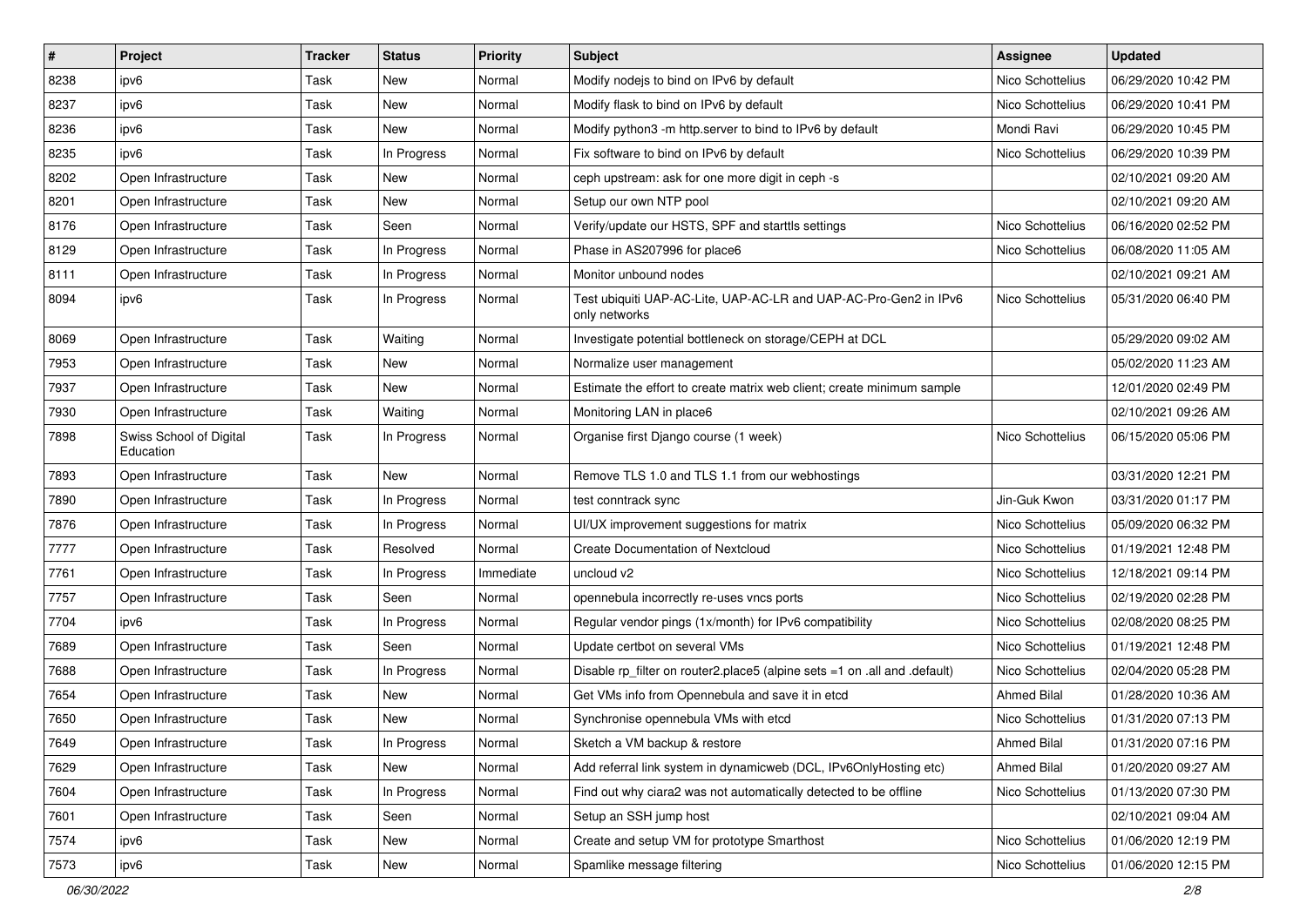| $\vert$ # | Project                              | <b>Tracker</b> | <b>Status</b> | <b>Priority</b> | Subject                                                                               | <b>Assignee</b>        | <b>Updated</b>      |
|-----------|--------------------------------------|----------------|---------------|-----------------|---------------------------------------------------------------------------------------|------------------------|---------------------|
| 7570      | ipv6                                 | Task           | Seen          | Normal          | Add more questions and answers to official FAQ                                        | Sanghee Kim            | 01/08/2020 11:29 AM |
| 7569      | ipv6                                 | Task           | New           | Normal          | IPv6 only DNS                                                                         | Nico Schottelius       | 01/05/2020 04:12 PM |
| 7568      | ipv6                                 | Task           | New           | Normal          | Incoming SMTP IPv4 proxy                                                              | Nico Schottelius       | 01/31/2022 01:09 PM |
| 7566      | ipv6                                 | Task           | Feedback      | Normal          | Outgoing SMTP smarthost                                                               | Nico Schottelius       | 01/10/2020 09:44 PM |
| 7561      | Open Infrastructure                  | Task           | In Progress   | Normal          | Update mystrom switches to support IPv6 only networks                                 | Nico Schottelius       | 01/03/2020 05:35 PM |
| 7552      | Open Infrastructure                  | Task           | In Progress   | Normal          | Add some non-critical traffic to router1.place6                                       | Nico Schottelius       | 01/02/2020 12:47 PM |
| 7546      | Open Infrastructure                  | Task           | In Progress   | Normal          | VM Security based on LDAP accounts                                                    | Mondi Ravi             | 01/01/2020 05:49 PM |
| 7544      | Open Infrastructure                  | Task           | New           | Normal          | Write "beginner's guide" for datacenterlight customers                                |                        | 02/10/2021 09:07 AM |
| 7523      | ipv6                                 | Task           | New           | Normal          | TCP/UDP Services supported by IP4-to-IP6 incoming proxy and NAT64<br>outgoing gateway | Moris Jones            | 01/05/2020 04:02 PM |
| 7521      | Swiss School of Digital<br>Education | Task           | New           | Low             | Add IPv6 course offer                                                                 | Sanghee Kim            | 12/21/2019 03:15 PM |
| 7507      | Open Infrastructure                  | Task           | New           | Low             | Monitor upstream releases / security advisories                                       |                        | 12/19/2019 07:41 PM |
| 7504      | Open Infrastructure                  | Task           | New           | Low             | Document OpenNebula image creation                                                    |                        | 02/10/2021 09:10 AM |
| 7503      | Open Infrastructure                  | Task           | New           | Normal          | Create script to create new / updated OpenBSD image for OpenNebula                    |                        | 02/10/2021 09:11 AM |
| 7456      | Open Infrastructure                  | Task           | New           | Normal          | Prototype support for IPv6 only mail servers                                          | Nico Schottelius       | 12/10/2019 05:04 PM |
| 7427      | Open Infrastructure                  | Task           | In Progress   | Normal          | Rough draft to support console on our VMs                                             | Jin-Guk Kwon           | 01/13/2020 03:13 AM |
| 7405      | ipv6                                 | Task           | In Progress   | Normal          | Explore IPv6 compatible IoT devices                                                   | Nico Schottelius       | 12/02/2019 04:09 PM |
| 7403      | Open Infrastructure                  | Task           | New           | Normal          | Create customer friendly guide for ucloud                                             |                        | 12/01/2020 02:43 PM |
| 7402      | Open Infrastructure                  | Task           | Feedback      | Normal          | Reproduce issues in ucloud-pay                                                        | Mondi Ravi             | 12/05/2019 12:22 PM |
| 7401      | Open Infrastructure                  | Task           | New           | Normal          | Create ucloud package for python/alpine                                               |                        | 12/01/2020 02:43 PM |
| 7399      | hack4glarus-2019-winter              | Task           | New           | Normal          | presentations hack4glarus 2019 winter                                                 |                        | 12/01/2019 03:56 PM |
| 7398      | hack4glarus-2019-winter              | Task           | <b>New</b>    | Normal          | Add more Search Engines to I CopyScan                                                 | Martin Vögeli          | 12/01/2019 11:46 AM |
| 7397      | hack4glarus-2019-winter              | Task           | New           | Normal          | Create a script to create a net-bootable alpine image                                 |                        | 11/30/2019 11:29 PM |
| 7387      | hack4glarus-2019-winter              | Task           | New           | Normal          | Create an iPXE binary WITHOUT ipv4 support (only IPv6)                                |                        | 11/30/2019 05:56 PM |
| 7385      | hack4glarus-2019-winter              | Task           | New           | Normal          | Create a new service named "ipv6" that offers in ipv6 networkservices                 |                        | 11/30/2019 02:03 PM |
| 7382      | hack4glarus-2019-winter              | Task           | Waiting       | Normal          | Monitoring at a different level (BPF/Suricata/Cilium)                                 | <b>Philipp Buehler</b> | 12/01/2019 11:40 AM |
| 7381      | hack4glarus-2019-winter              | Task           | Resolved      | Normal          | Monitor lorawan temperature sensors with prometheus $+$ grafana                       |                        | 11/30/2019 09:46 PM |
| 7378      | hack4glarus-2019-winter              | Task           | In Progress   | Normal          | Document / explore on how to sensibly run docker with a /64                           |                        | 11/30/2019 09:47 PM |
| 7376      | hack4glarus-2019-winter              | Task           | In Progress   | Normal          | Packer+Vagrant for OpenBSD (cont'd)                                                   | <b>Philipp Buehler</b> | 12/01/2019 11:41 AM |
| 7371      | hack4glarus-2019-winter              | Task           | In Progress   | Normal          | mozilla iot                                                                           | David Hasselhoff       | 11/30/2019 08:18 PM |
| 7368      | hack4glarus-2019-winter              | Task           | New           | Normal          | Setup an ARM64 virtualisation server with alpine                                      |                        | 11/29/2019 11:58 AM |
| 7367      | hack4glarus-2019-winter              | Task           | New           | Normal          | Setup ARM64 IPv6 only netbooting                                                      |                        | 11/29/2019 11:57 AM |
| 7366      | hack4glarus-2019-winter              | Task           | In Progress   | Normal          | Finish the first levels of the ungleich-game                                          | Den Ivanov             | 12/03/2019 11:00 PM |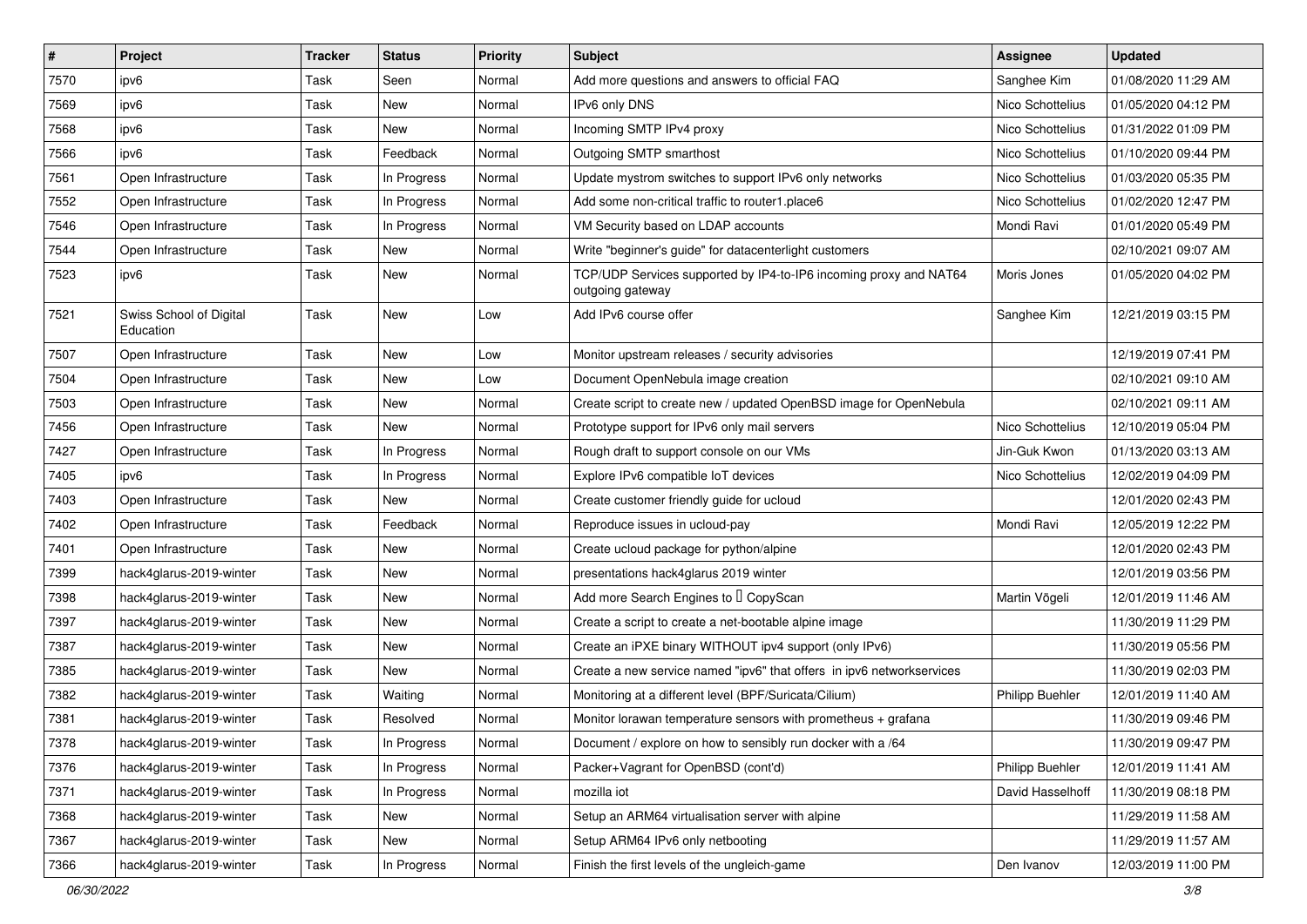| $\vert$ # | Project                 | <b>Tracker</b> | <b>Status</b> | <b>Priority</b> | Subject                                                                       | <b>Assignee</b>  | <b>Updated</b>      |
|-----------|-------------------------|----------------|---------------|-----------------|-------------------------------------------------------------------------------|------------------|---------------------|
| 7359      | hack4glarus-2019-winter | Task           | New           | Normal          | Define how to properly use docker in ipv6 only networks                       |                  | 11/29/2019 04:34 PM |
| 7358      | hack4glarus-2019-winter | Task           | <b>New</b>    | Normal          | Compare mastodon servers && create cdist manifest of the easier one           |                  | 11/29/2019 11:18 AM |
| 7356      | hack4glarus-2019-winter | Task           | New           | Normal          | Provide the most awesome self hosted apps                                     |                  | 11/29/2019 12:37 AM |
| 7354      | hack4glarus-2019-winter | Task           | New           | Normal          | Create a NAT4664 PoC                                                          |                  | 11/28/2019 10:56 PM |
| 7352      | hack4glarus-2019-winter | Task           | New           | Normal          | Find a way to update mikrotik routers in IPv6 only networks                   |                  | 11/28/2019 04:01 PM |
| 7350      | hack4glarus-2019-winter | Task           | New           | Normal          | Add automatic / scheduled configuration support to cdist                      |                  | 11/28/2019 03:41 PM |
| 7349      | hack4glarus-2019-winter | Task           | New           | Normal          | Create a wifi bridge from Diesbach to Luchsingen                              |                  | 11/28/2019 03:39 PM |
| 7348      | hack4glarus-2019-winter | Task           | New           | Normal          | Create a devuan ucloud image                                                  |                  | 11/28/2019 03:38 PM |
| 7347      | hack4glarus-2019-winter | Task           | New           | Normal          | Create an Alpine ucloud image                                                 |                  | 11/28/2019 03:38 PM |
| 7346      | hack4glarus-2019-winter | Task           | New           | Normal          | Create an OpenBSD ucloud image                                                |                  | 11/28/2019 03:37 PM |
| 7344      | hack4glarus-2019-winter | Task           | New           | Normal          | Create a matrix/mattermost bridge to chat.ungleich.ch and a cdist type for it |                  | 11/28/2019 03:36 PM |
| 7343      | hack4glarus-2019-winter | Task           | New           | Normal          | Create an automated routing daemon (IPv6)                                     |                  | 11/28/2019 01:51 PM |
| 7342      | hack4glarus-2019-winter | Task           | New           | Normal          | Create an RFC for adding DoT and DoH options to IPv6 router<br>advertisements |                  | 11/28/2019 01:45 PM |
| 7341      | hack4glarus-2019-winter | Task           | New           | Normal          | Port ucloud to OpenBSD                                                        |                  | 11/28/2019 01:45 PM |
| 7295      | Open Infrastructure     | Task           | New           | Normal          | Flow 10: as a sysadmin, I want to be able to see statistics                   |                  | 12/01/2020 02:43 PM |
| 7294      | Open Infrastructure     | Task           | New           | Normal          | Flow 9: as a user I want to have an overview of my spendings and bills        | Mondi Ravi       | 11/02/2019 12:59 AM |
| 7293      | Open Infrastructure     | Task           | New           | Normal          | Flow 8: As a user I want to be able to order a new network and use it         |                  | 12/01/2020 02:43 PM |
| 7292      | Open Infrastructure     | Task           | New           | Normal          | Flow 7: as a sysadmin I want to be able to migrate VMs                        |                  | 12/01/2020 02:43 PM |
| 7291      | Open Infrastructure     | Task           | New           | Normal          | Flow 6: as a sysadmin I want to know / install all requirements               | Nico Schottelius | 11/02/2019 12:53 AM |
| 7290      | Open Infrastructure     | Task           | New           | Normal          | Flow 5: as a user I want to map an IPv4 address to another VM                 |                  | 12/01/2020 02:43 PM |
| 7289      | Open Infrastructure     | Task           | New           | Normal          | Flow 4: As a user I want to have a dualstack reachable VM                     |                  | 12/01/2020 02:43 PM |
| 7288      | Open Infrastructure     | Task           | New           | Normal          | Flow 3: As a user I want to order a VM with my own OS (IPv6 only)             |                  | 12/01/2020 02:43 PM |
| 7287      | Open Infrastructure     | Task           | New           | Normal          | Flow 2: As a user I want to order an IPv6 only VM (via cli) (existing OS)     |                  | 12/01/2020 02:43 PM |
| 7285      | Open Infrastructure     | Task           | In Progress   | Normal          | Flows to implement and do document for go live (parent)                       | Nico Schottelius | 08/09/2021 03:20 PM |
| 7284      | Open Infrastructure     | Task           | In Progress   | Normal          | router1.place6 phase back in                                                  | Nico Schottelius | 06/15/2020 11:04 AM |
| 7278      | Open Infrastructure     | Task           | In Progress   | Normal          | Define how networking works in ucloud                                         | Nico Schottelius | 10/31/2019 09:19 AM |
| 7249      | Open Infrastructure     | Task           | Seen          | Normal          | Merge ucloud components into one repository                                   | Nico Schottelius | 10/25/2019 12:50 PM |
| 7242      | Open Infrastructure     | Task           | In Progress   | Normal          | Test active-active IPv6/IPv4 configurations on routers                        | Nico Schottelius | 10/20/2019 05:10 PM |
| 7229      | Open Infrastructure     | Task           | New           | Normal          | Make letsencrypt nginx cert to work on alpine                                 |                  | 10/14/2019 12:23 PM |
| 7207      | Open Infrastructure     | Task           | Feedback      | Normal          | Change/add etcd backend to ungleich-otp and rename it to uotp                 | Nico Schottelius | 10/09/2019 12:17 PM |
| 7206      | Open Infrastructure     | Task           | In Progress   | Normal          | Create ucloud page under ungleich.ch/ucloud                                   | Nico Schottelius | 10/10/2019 06:41 PM |
| 7205      | Open Infrastructure     | Task           | In Progress   | Normal          | Try 1: Installing ucloud on Arch Linux                                        | Nico Schottelius | 10/10/2019 07:37 PM |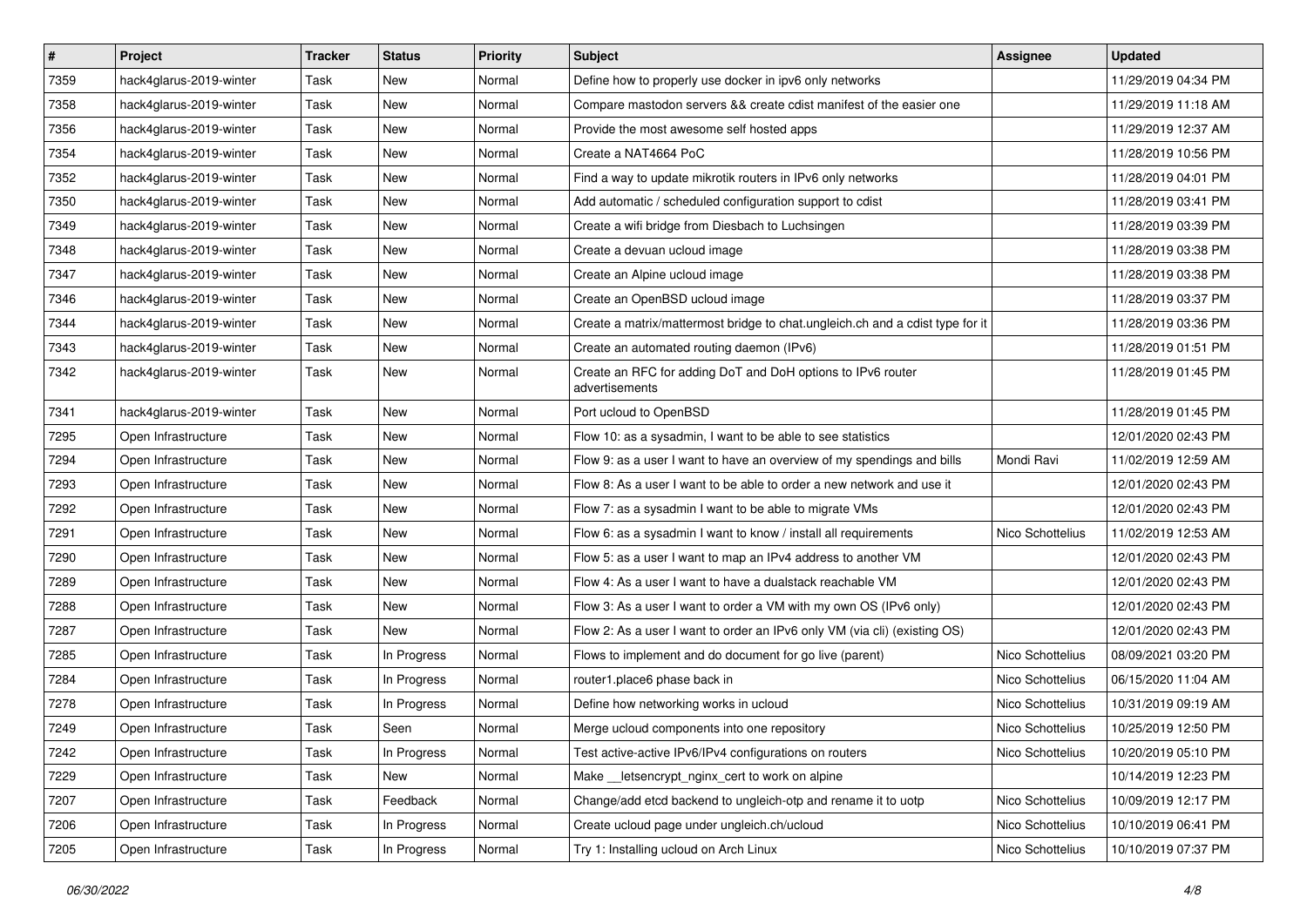| $\vert$ # | Project                              | <b>Tracker</b> | <b>Status</b> | <b>Priority</b> | Subject                                                                                       | <b>Assignee</b>  | <b>Updated</b>      |
|-----------|--------------------------------------|----------------|---------------|-----------------|-----------------------------------------------------------------------------------------------|------------------|---------------------|
| 7201      | Open Infrastructure                  | Task           | In Progress   | Normal          | Test BGP based virtual ip                                                                     | Nico Schottelius | 10/03/2019 04:30 PM |
| 7190      | Open Infrastructure                  | Task           | Seen          | Normal          | Add mdadm monitoring via prometheus                                                           | Jin-Guk Kwon     | 10/04/2019 03:36 PM |
| 7187      | Open Infrastructure                  | Task           | Resolved      | Normal          | Configure prometheus blackbox exporter to monitor heise.de via IPv4 and<br>IPv6               | Nico Schottelius | 01/19/2021 12:48 PM |
| 7186      | Open Infrastructure                  | Task           | New           | Normal          | Add support for general VPN including IPv4                                                    | Sanghee Kim      | 01/13/2020 06:37 PM |
| 7185      | Open Infrastructure                  | Task           | Seen          | Normal          | Setup network monitoring system on new off-site VPS                                           | Nico Schottelius | 06/11/2020 09:36 AM |
| 7184      | Open Infrastructure                  | Task           | Feedback      | Normal          | Create a mailing list for maintenance notifications                                           | Sanghee Kim      | 10/18/2019 08:16 PM |
| 7179      | Open Infrastructure                  | Task           | Waiting       | Normal          | Add Slowdown/Cooldown in TOTP verification/serializer                                         | Nico Schottelius | 09/30/2019 11:51 AM |
| 7178      | Open Infrastructure                  | Task           | In Progress   | Normal          | Replace routers: router1.place5, router2.place5, router1.place6,<br>router2.place6            | Nico Schottelius | 08/09/2021 03:19 PM |
| 7174      | Open Infrastructure                  | Task           | In Progress   | Normal          | Port the current blog's design to lektor (staticcms)                                          | Mondi Ravi       | 10/03/2019 03:18 AM |
| 7153      | Open Infrastructure                  | Task           | In Progress   | Normal          | Experiment with full routing tables                                                           | Nico Schottelius | 09/17/2019 05:24 PM |
| 7138      | Open Infrastructure                  | Task           | In Progress   | Normal          | Nico's open / next points for ucloud                                                          | Nico Schottelius | 10/06/2019 07:22 AM |
| 7136      | Open Infrastructure                  | Task           | Seen          | Normal          | Create Git submodules                                                                         | Jin-Guk Kwon     | 10/04/2019 03:37 PM |
| 7135      | Open Infrastructure                  | Task           | Seen          | Normal          | Monitor nginx status codes in prometheus                                                      | Jin-Guk Kwon     | 10/04/2019 03:37 PM |
| 7125      | Open Infrastructure                  | Task           | Feedback      | Normal          | Implement "ordering" and "products" with ucloud                                               | Nico Schottelius | 09/28/2019 04:36 PM |
| 7122      | Open Infrastructure                  | Task           | Resolved      | Normal          | Setup production etcd cluster in place6                                                       | Nico Schottelius | 01/19/2021 12:48 PM |
| 7117      | Open Infrastructure                  | Task           | New           | Normal          | Make ungleich-otp better usable for the public                                                | Nico Schottelius | 09/05/2019 01:55 PM |
| 7089      | Open Infrastructure                  | Task           | New           | Normal          | [dynamicweb] Implement 2FA in dynamicweb with ungleich-otp                                    | Mondi Ravi       | 08/26/2019 01:59 PM |
| 7087      | Open Infrastructure                  | Task           | New           | Normal          | [dynamicweb] Remove password in email and replace it with a link to set it<br>via dashboard   |                  | 08/26/2019 01:57 PM |
| 7086      | Open Infrastructure                  | Task           | New           | Normal          | [dynamicweb]Expose password reset option in the user dashboard                                | Sanghee Kim      | 08/26/2019 02:29 PM |
| 7053      | Open Infrastructure                  | Task           | New           | Normal          | Make nodejs/npm work on IPv6 only hosts                                                       |                  | 08/16/2019 10:52 AM |
| 7044      | Open Infrastructure                  | Task           | New           | Normal          | Document IPv6 only NAT64 enabled client network issues                                        | Nico Schottelius | 08/13/2019 10:47 AM |
| 7033      | Open Infrastructure                  | Task           | New           | Normal          | [dynamicweb] Payment fails without a proper message                                           |                  | 08/07/2019 06:20 PM |
| 7023      | Swiss School of Digital<br>Education | Task           | New           | Normal          | Create logo and register brand in Switzerland                                                 | Sanghee Kim      | 08/01/2019 10:48 PM |
| 7015      | ipv6                                 | Task           | In Progress   | Normal          | Create a decentralised, global display based on IPv6                                          | Nico Schottelius | 07/31/2019 07:54 PM |
| 7010      | Open Infrastructure                  | Task           | Waiting       | Normal          | Fix Alpine Linux installer to support serial && push it upstream                              |                  | 06/11/2020 09:35 AM |
| 7009      | Open Infrastructure                  | Task           | In Progress   | Normal          | Find out why Alpine Linux hangs at boot when it does not have a link on a<br>device with dhcp | Nico Schottelius | 07/30/2019 08:02 PM |
| 6996      | Open Infrastructure                  | Task           | New           | Normal          | ucloud-pay v2: add support for retrieving payments from ZKB                                   |                  | 07/24/2019 05:40 PM |
| 6995      | Open Infrastructure                  | Task           | New           | Normal          | ucloud-pay v1: Implement payment support into ucloud                                          |                  | 07/24/2019 05:39 PM |
| 6989      | Open Infrastructure                  | Task           | Seen          | Normal          | Research LEETSPEAK websites                                                                   | Jason Kim        | 07/22/2019 11:30 AM |
| 6981      | queue                                | Task           | New           | Normal          | Add encryption/signing of messages into RT (support.ungleich.ch)                              |                  | 07/18/2019 11:13 AM |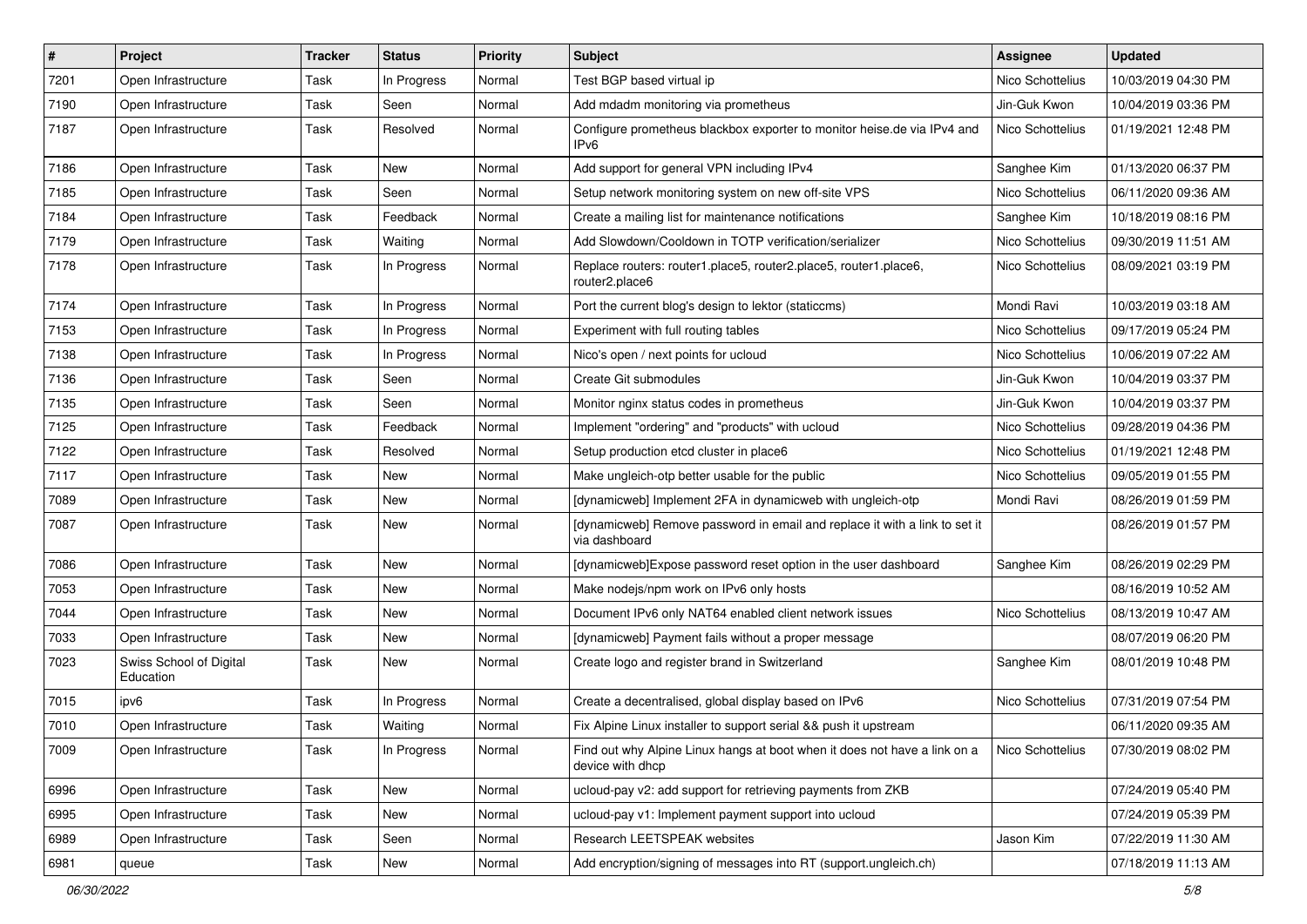| $\vert$ # | Project             | <b>Tracker</b> | <b>Status</b> | Priority | <b>Subject</b>                                                                                   | <b>Assignee</b>  | <b>Updated</b>      |
|-----------|---------------------|----------------|---------------|----------|--------------------------------------------------------------------------------------------------|------------------|---------------------|
| 6980      | Open Infrastructure | Task           | <b>New</b>    | Normal   | Research and publish how we deal / have to deal with court orders and<br>foreign authorities     | Sanghee Kim      | 07/19/2019 12:12 PM |
| 6931      | Open Infrastructure | Task           | In Progress   | Normal   | ucloud-host                                                                                      | Nico Schottelius | 09/28/2019 04:35 PM |
| 6919      | Open Infrastructure | Task           | <b>New</b>    | Normal   | Define incident / downtime notification channels and reaction times                              | Nico Schottelius | 07/02/2019 07:18 PM |
| 6915      | Open Infrastructure | Task           | Seen          | Normal   | Introduce host status' and over/underbooking constraints                                         |                  | 12/01/2020 02:43 PM |
| 6908      | Open Infrastructure | Task           | In Progress   | Normal   | ucloud v2 features                                                                               | Nico Schottelius | 10/25/2019 12:58 PM |
| 6904      | Open Infrastructure | Task           | In Progress   | Normal   | Implement ucloud-image-store management                                                          |                  | 12/01/2020 02:43 PM |
| 6903      | Open Infrastructure | Task           | Seen          | Normal   | Create a cdist type for files.datacenterlight.ch                                                 | Nico Schottelius | 06/11/2020 09:34 AM |
| 6900      | Open Infrastructure | Task           | In Progress   | Normal   | Allow creating an image from a file in ucloud-api and ucloud-cli                                 |                  | 12/01/2020 02:43 PM |
| 6899      | Open Infrastructure | Task           | In Progress   | Normal   | Create ucloud-file-scan service                                                                  |                  | 12/01/2020 02:43 PM |
| 6897      | Open Infrastructure | Task           | In Progress   | Normal   | Create ucloud-image service                                                                      |                  | 12/01/2020 02:48 PM |
| 6877      | Open Infrastructure | Task           | In Progress   | High     | Start the first VMs on place9 cluster using ucloud (ucloud v1)                                   | Nico Schottelius | 08/30/2019 12:09 PM |
| 6869      | Open Infrastructure | Task           | In Progress   | High     | Challenge OpenStack and OpenNebula with ucloud                                                   | Nico Schottelius | 08/09/2021 03:20 PM |
| 6857      | Open Infrastructure | Task           | In Progress   | Normal   | Create ucloud-firewall                                                                           | Nico Schottelius | 07/01/2020 11:46 AM |
| 6811      | queue               | Task           | New           | Normal   | Create a new easy to use cloud / vmm manager [project name: Kraut<br>cloud, crown cloud, ucloud] |                  | 06/09/2019 02:28 AM |
| 6810      | queue               | Task           | New           | Normal   | Add a wireguard prometheus exporter to our infrastructure                                        |                  | 07/17/2019 07:06 PM |
| 6794      | Open Infrastructure | Task           | In Progress   | Urgent   | Find out why request tracker crashes from time to time and fix it                                | Yury Komarov     | 07/08/2019 03:33 PM |
| 6780      | Open Infrastructure | Task           | New           | Normal   | Create an RFC for ungleich-otp                                                                   | Mondi Ravi       | 06/08/2019 05:07 PM |
| 6763      | Open Infrastructure | Task           | Seen          | Normal   | Mirror debian (maybe from / with help of debian.ethz.ch)                                         | Yury Komarov     | 06/18/2019 03:13 PM |
| 6762      | Open Infrastructure | Task           | New           | High     | Allow IPv6 only hosts to properly send emails to IPv4 only hosts                                 | Nico Schottelius | 06/03/2019 04:18 PM |
| 6727      | Open Infrastructure | Task           | New           | Normal   | Create a terraform provider                                                                      |                  | 05/23/2019 04:12 PM |
| 6720      | Open Infrastructure | Task           | New           | Normal   | Create a proxy to reduce latency of package downloads                                            |                  | 05/22/2019 04:22 PM |
| 6712      | Open Infrastructure | Task           | New           | Normal   | Rework public key management on the DCL website                                                  |                  | 05/20/2019 09:27 PM |
| 6708      | Open Infrastructure | Task           | New           | Normal   | Create infrastructure usable for IPv6 workshops                                                  | Nico Schottelius | 05/19/2019 07:34 PM |
| 6696      | Open Infrastructure | Task           | <b>New</b>    | Normal   | Update documentation / instructions on how to login to a new VM                                  | Nico Schottelius | 05/17/2019 11:03 AM |
| 6693      | Open Infrastructure | Task           | In Progress   | Normal   | Document internal networking support, console features, floating IP options                      | Nico Schottelius | 05/16/2019 03:55 PM |
| 6685      | queue               | Task           | <b>New</b>    | Normal   | Implement game challenges 1-6                                                                    |                  | 06/23/2019 07:02 PM |
| 6679      | queue               | Task           | New           | Normal   | Create ungleich game, a flask based game to show system engineering<br>skills                    |                  | 11/06/2019 11:54 AM |
| 6625      | queue               | Task           | Feedback      | Normal   | Fix our dkim setup                                                                               | Nico Schottelius | 10/17/2019 10:29 AM |
| 6541      | Open Infrastructure | Task           | In Progress   | Normal   | Monitor fans and power supplies                                                                  | Nico Schottelius | 01/19/2021 12:48 PM |
| 6519      | queue               | Task           | <b>New</b>    | Urgent   | Stabilisation spring 2019                                                                        |                  | 06/26/2019 12:07 PM |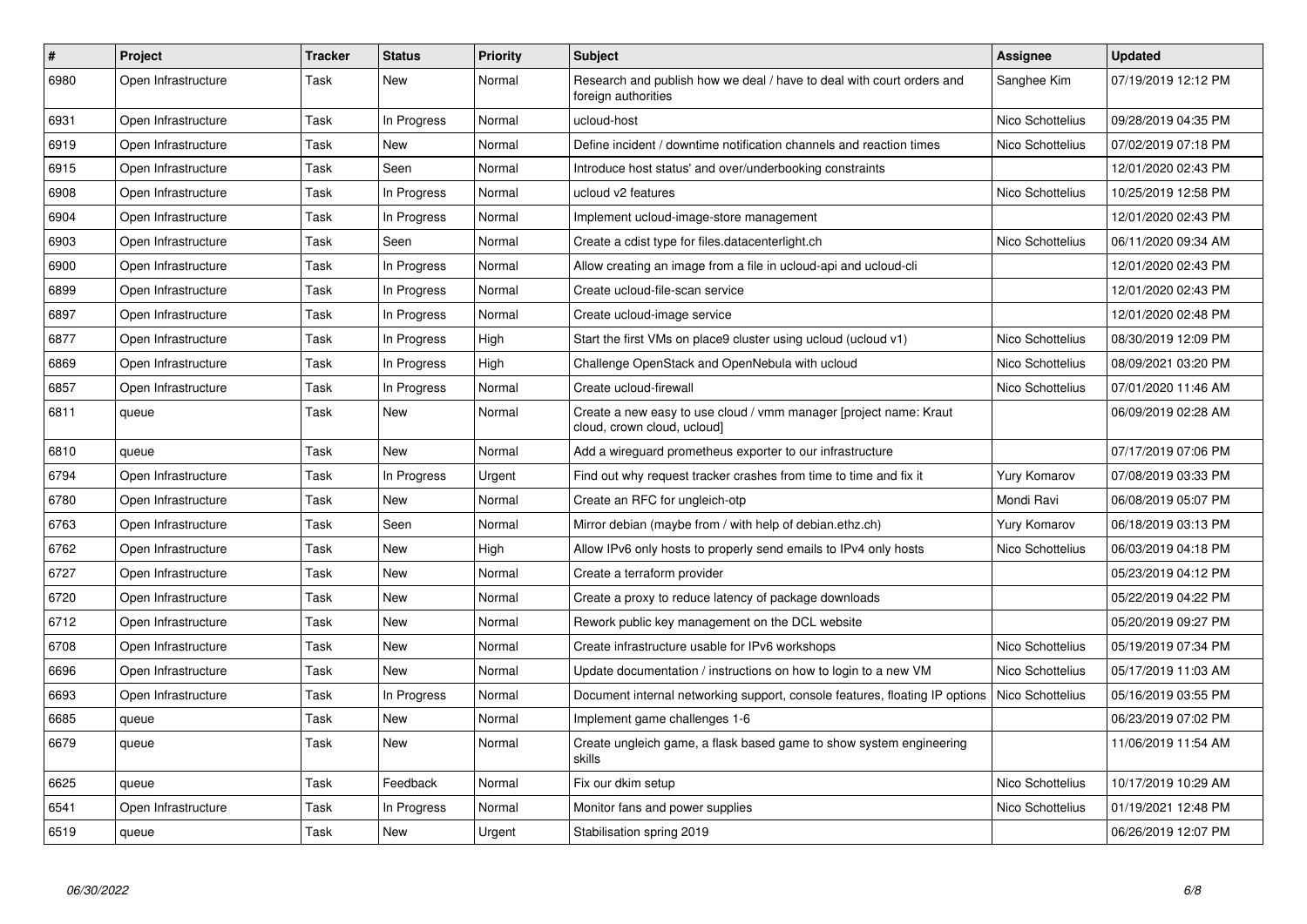| #    | Project             | Tracker | <b>Status</b> | <b>Priority</b> | <b>Subject</b>                                                                                 | Assignee              | <b>Updated</b>      |
|------|---------------------|---------|---------------|-----------------|------------------------------------------------------------------------------------------------|-----------------------|---------------------|
| 6468 | Open Infrastructure | Task    | New           | Normal          | When creating an account: Explain to the user that they get an activation<br>mail              | William<br>Colmenares | 06/25/2019 05:31 PM |
| 6467 | Open Infrastructure | Task    | New           | Low             | Add 2FA as an optional login security measurement                                              | William<br>Colmenares | 03/19/2019 01:42 PM |
| 6466 | Open Infrastructure | Task    | <b>New</b>    | Normal          | Fix the link in the password reset E-Mail [dynamicweb]                                         | William<br>Colmenares | 06/26/2019 04:28 PM |
| 6465 | Open Infrastructure | Task    | In Progress   | High            | Expire the password reset link [datacenterlight, dynamicweb]                                   | Mondi Ravi            | 07/15/2019 01:34 PM |
| 6452 | queue               | Task    | New           | Normal          | Create a new django micro service: IPv6 wishlist                                               |                       | 07/21/2019 08:43 PM |
| 6437 | Open Infrastructure | Task    | <b>New</b>    | Normal          | build opennebula ARM64 Packages                                                                |                       | 05/01/2019 11:33 AM |
| 6435 | Open Infrastructure | Task    | Feedback      | High            | Improvements for IPv6.work v1.0                                                                | Nico Schottelius      | 03/19/2019 05:16 AM |
| 6414 | Open Infrastructure | Task    | New           | Normal          | Expose the console of the VM to the users (noVNC or spice)                                     | Mondi Ravi            | 06/25/2019 06:49 PM |
| 6406 | Open Infrastructure | Task    | <b>New</b>    | Normal          | Document our LDAP setup and make it publicly available                                         | Nico Schottelius      | 01/19/2021 12:48 PM |
| 6405 | ipv6                | Task    | New           | Normal          | Create a new IPv6 game (working title: IPv6 treasure hunt)                                     | Nico Schottelius      | 05/01/2019 11:38 PM |
| 6395 | Open Infrastructure | Task    | <b>New</b>    | Normal          | Add a FreeBSD NOINET image for ipv6onlyhosting.com                                             |                       | 05/01/2019 10:59 AM |
| 6326 | Open Infrastructure | Task    | <b>New</b>    | Normal          | [user request] Support SEPA payments for VMs/Storage                                           | Amal Elshihaby        | 08/09/2021 03:22 PM |
| 6310 | Open Infrastructure | Task    | Waiting       | Normal          | [user request] Add OpenBSD images                                                              | Nico Schottelius      | 06/28/2019 11:46 PM |
| 6279 | Open Infrastructure | Task    | Seen          | High            | Implement different payment cycles for VMs                                                     | Mondi Ravi            | 06/24/2019 07:43 PM |
| 6262 | Open Infrastructure | Task    | New           | Normal          | [user request] Warn users what happens on VM delete / make it more clear<br>to users           | Mondi Ravi            | 12/29/2018 12:53 PM |
| 6258 | Open Infrastructure | Task    | In Progress   | Normal          | Expose IPv6 vs. IPv4 statistics publicly                                                       | Nico Schottelius      | 12/23/2018 07:03 PM |
| 6255 | Open Infrastructure | Task    | In Progress   | Normal          | Find the right settings for kubernetes in ipv6 only settings                                   | Nico Schottelius      | 12/23/2018 11:14 PM |
| 6211 | queue               | Task    | New           | Normal          | Change nftrules on routers to DROP by default                                                  |                       | 06/28/2019 12:21 PM |
| 6071 | Open Infrastructure | Task    | In Progress   | Normal          | [user request] Checkout how to enable AES-NI or PCLMULQDQ CPU<br>features                      | Jin-Guk Kwon          | 12/29/2018 12:53 PM |
| 6068 | queue               | Task    | <b>New</b>    | Normal          | Move redash (lorawan.ungleich.ch) to a new IPv6 only VM in place6                              |                       | 06/23/2019 06:53 PM |
| 6052 | Open Infrastructure | Task    | Seen          | Normal          | Document IPv6 routing service                                                                  | Nico Schottelius      | 11/11/2018 11:51 PM |
| 6049 | Open Infrastructure | Task    | New           | Normal          | Publish / document our Kubernetes / IPv6 experiences                                           | Nico Schottelius      | 11/11/2018 09:13 PM |
| 5930 | queue               | Task    | Waiting       | Normal          | [user request] Evaluate, if we can replace google analytics with<br>https://matomo.org/        |                       | 02/10/2021 08:49 AM |
| 5929 | Open Infrastructure | Task    | New           | Normal          | Add public kubernetes support                                                                  | Nico Schottelius      | 11/01/2018 04:29 PM |
| 5928 | Open Infrastructure | Task    | New           | Normal          | Introduce API support for VM handling: create and delete operation (and<br>maybe image upload) | Nico Schottelius      | 11/01/2018 04:28 PM |
| 5882 | Open Infrastructure | Task    | In Progress   | Normal          | Document the netboot setup                                                                     | Nico Schottelius      | 10/25/2018 08:47 PM |
| 5808 | queue               | Task    | New           | Normal          | Provide 2 ntp servers: one in place5, one in place6 and join the ntp pool                      |                       | 06/23/2019 06:55 PM |
| 5789 | queue               | Task    | New           | Normal          | Some issues to be cleared about userservice                                                    |                       | 06/23/2019 06:55 PM |